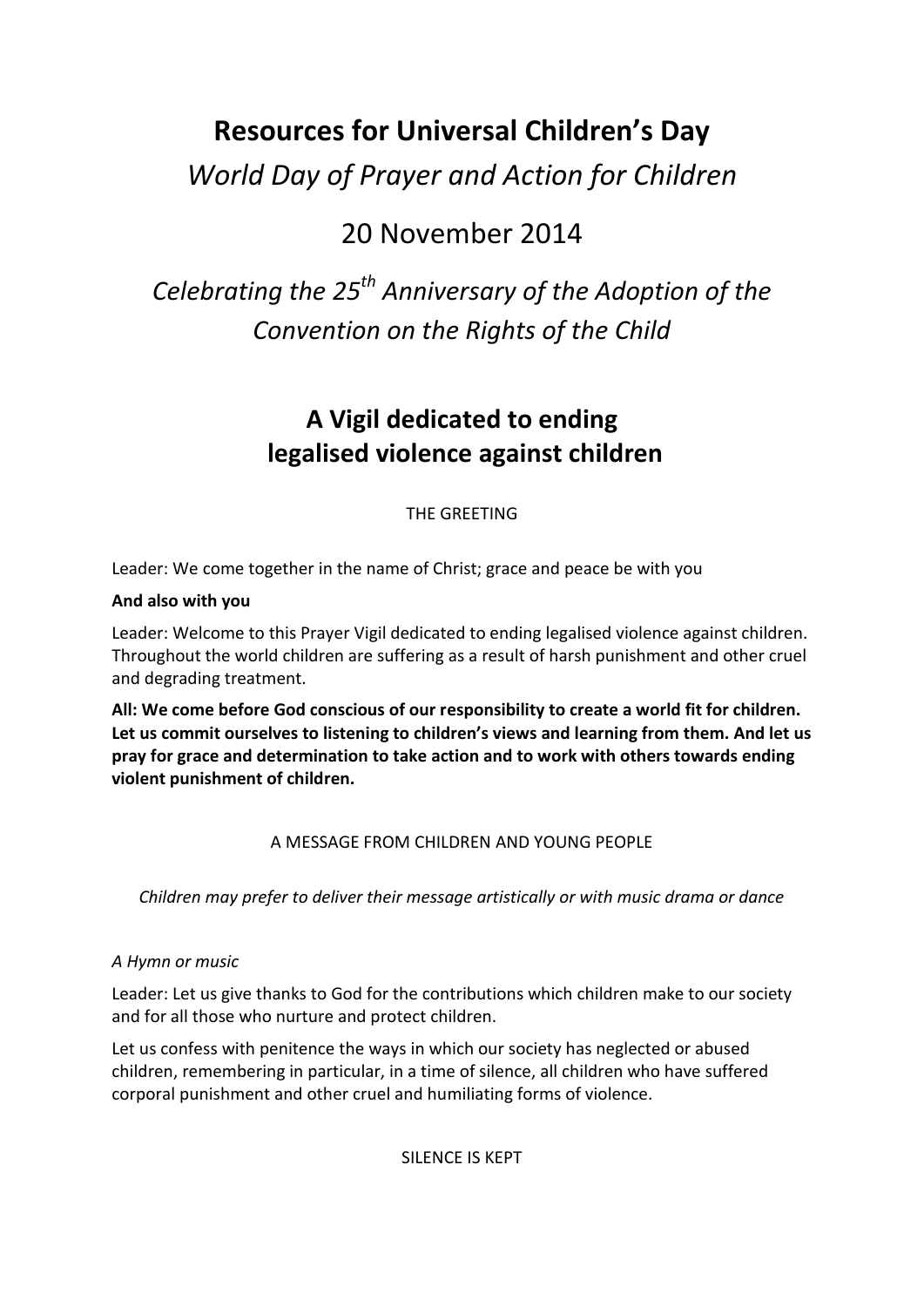#### *A bell may be tolled*

#### THE READING

The disciples came to Jesus and asked, "Who is the greatest in the kingdom of heaven?" He called a child, whom he put among them, and said, "Truly I tell you, unless you become like children, you will never enter the kingdom of heaven. Whoever becomes humble like this child is the greatest in the kingdom of heaven. Whoever welcomes one such child in my name welcomes me." Then little children were being brought to him in order that he might lay his hands on them and pray. The disciples spoke sternly to those who brought them; but Jesus said, "Let the little children come unto me, and do not stop them; for it is to such as these that the kingdom of heaven belongs." And he laid his hands on them and went on his way.

Matthew 18: 1-5; 19: 13-15 NRSV

#### CANDLE LIGHTING

Leader: As we light these candles we remember children everywhere and we pray for an end to legalised violence and all other mistreatment of children. If we want a just and peaceful world we must treat all children and young people with gentleness, compassion and respect.

**All***:* **Loving God** 

**you chose to enter this world quietly, humbly and as an outcast. Hear our prayers for all your children who are suffering through the unseen cruelty of others. Look with kindness and compassion on all who are mistreated. When they feel abandoned, give them hope. When they feel unloved and betrayed give them courage, comfort and peace. Bless all those who care for them and work to bring them rescue and relief. Give us the courage to speak out against all that harms the bodies and minds of children so that love will triumph over fear and light shine in the darkness. For the sake of your son Jesus Christ, who took children in his arms and blessed them**

#### **Amen**

*From the prayer: "Let your light shine in the darkness" by Martin Wharton*

#### *These prayers may be said as candles are lit*

Leader: Eternal God our Creator, we pray for all children and young people who endure violence in their homes. We pray that we may all work together to support the families in our communities so that all children may grow up in an atmosphere of compassion, lovingkindness, encouragement and non-violence.